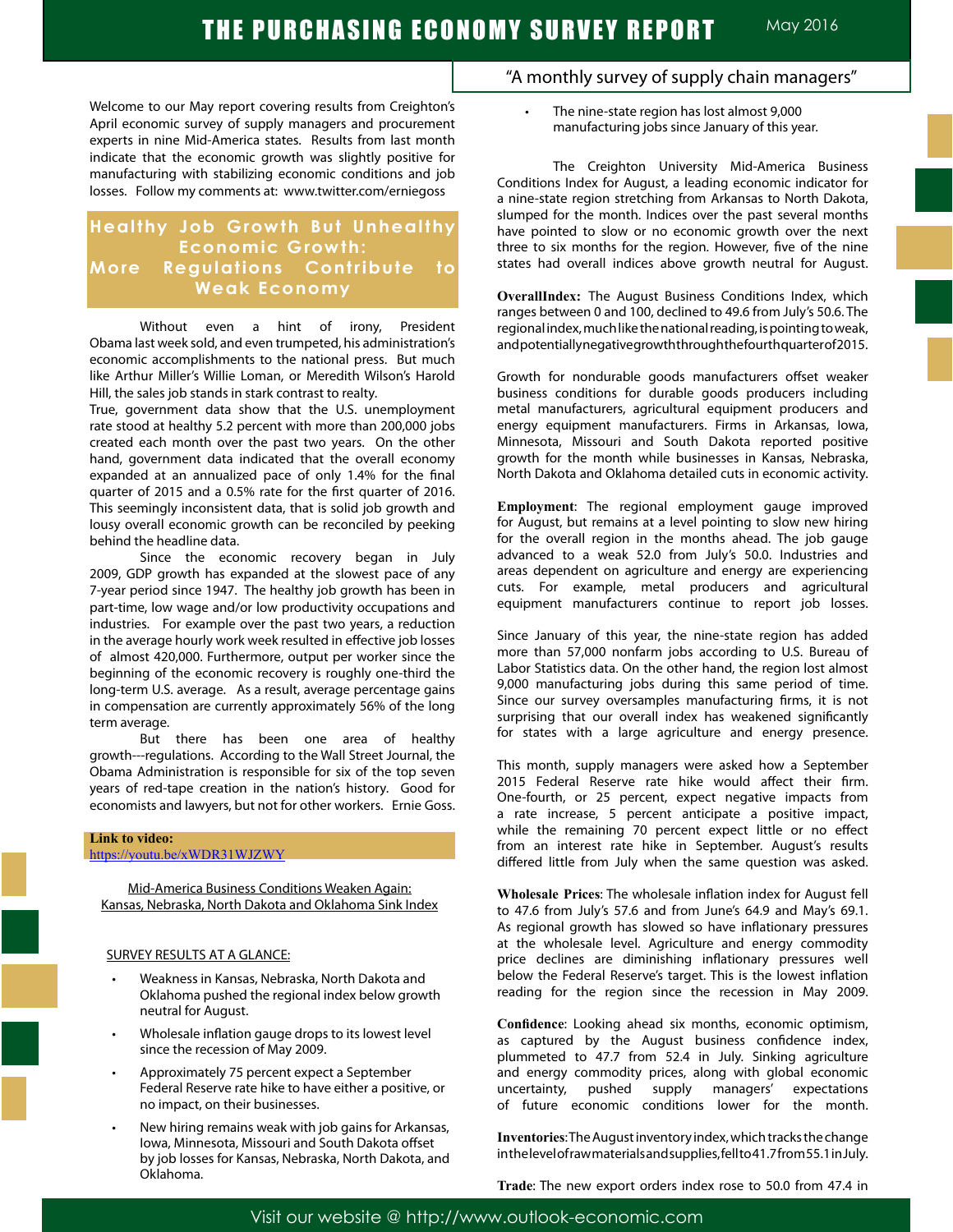|                                                   | "A monthly survey of supply chain managers"                                                                                                                                                                                                                                                                                                                                                                                        |
|---------------------------------------------------|------------------------------------------------------------------------------------------------------------------------------------------------------------------------------------------------------------------------------------------------------------------------------------------------------------------------------------------------------------------------------------------------------------------------------------|
| ped<br>dex<br>ped<br>gust<br>tion<br>Ю.4,<br>ıbor | <b>Brexit:</b> On June 23, British citizens will vote to exit or<br>$\bullet$<br>remain in the European Union. A majority vote to exit<br>will result in a spiking of global financial volatility. This<br>will push global investors into "safe haven" investments<br>including U.S. Treasury bonds. This move will drive U.S.<br>interest rates lower, the value of the dollar higher and<br>agriculture commodity prices lower. |
| ent,<br>ɔllar<br>/ on                             | The Jobs Report: On June 3, the Bureau of Labor<br>$\bullet$<br>Statistics will release the April jobs report. Another very                                                                                                                                                                                                                                                                                                        |
| ers.                                              | weak report (i.e. less than 100,000 jobs and an increase<br>in the unemployment rate) will push the Federal Reserve                                                                                                                                                                                                                                                                                                                |
| on<br>s in<br>vey'                                | to forego raising raise rates at their June 14-15 meetings.                                                                                                                                                                                                                                                                                                                                                                        |
| mic                                               | Goss Eggs                                                                                                                                                                                                                                                                                                                                                                                                                          |
| 015.                                              | (Recent Dumb Economic Moves)                                                                                                                                                                                                                                                                                                                                                                                                       |
| 012,<br>ove<br>ions<br>d to                       | After soaking the U.S. taxpayer for \$1.5 billion in tax<br>incentives and loan guarantees, Sun Edison, the world's<br>largest renewable energy firm, filed for bankruptcy last<br>month. Five years earlier, Solendra, another solar energy                                                                                                                                                                                       |
| igh.                                              | firm, went belly-up after receiving \$545 million from the                                                                                                                                                                                                                                                                                                                                                                         |
| ders<br>i9.1,                                     | U.S. Energy Department. Even with these high profile                                                                                                                                                                                                                                                                                                                                                                               |
| j to                                              | failures, the federal government continues to provide<br>solar energy producers with the largest subsidies per                                                                                                                                                                                                                                                                                                                     |
| ısed                                              | kilowatt hour than any other form of energy production.                                                                                                                                                                                                                                                                                                                                                                            |
| ıary<br>did<br>Our<br>tive                        | Survey results for May will be released on the first business day<br>of next month, June 1.                                                                                                                                                                                                                                                                                                                                        |
| 015.                                              | Follow Goss on twitter at http://twitter.com/erniegoss<br>For historical data and forecasts visit our website at:                                                                                                                                                                                                                                                                                                                  |
|                                                   | http://www2.creighton.edu/business/economicoutlook/                                                                                                                                                                                                                                                                                                                                                                                |
| .5%                                               |                                                                                                                                                                                                                                                                                                                                                                                                                                    |
| .4%                                               |                                                                                                                                                                                                                                                                                                                                                                                                                                    |
| ugh                                               |                                                                                                                                                                                                                                                                                                                                                                                                                                    |
| % in                                              |                                                                                                                                                                                                                                                                                                                                                                                                                                    |
|                                                   |                                                                                                                                                                                                                                                                                                                                                                                                                                    |
| and<br>ıbor                                       |                                                                                                                                                                                                                                                                                                                                                                                                                                    |
| \$4 د                                             |                                                                                                                                                                                                                                                                                                                                                                                                                                    |
|                                                   |                                                                                                                                                                                                                                                                                                                                                                                                                                    |

- 
- 

## "A monthly survey of supply chain managers"

# THE PURCHASING ECONOMY SURVEY REPORT MAY 2016

#### July. The import index for August sank to 47.9 from July's 54.7. Despite slowing global economic growth and a strong U.S. dollar, export orders rose to growth neutral for the month. On the other hand, weaker regional growth and lower oil prices pushed the import index below growth neutral for the month.

**Other components**: Other components of the August Business Conditions Index were new orders at 53.0, up from 48.3 in July; production or sales was unchanged from July's 47.4; and delivery speed of raw materials and supplies climbed to 54.0 from last month's 52.4.

The Creighton Economic Forecasting Group has conducted the monthly survey of supply managers in nine states since 1994 to produce leading economic indicators of the Mid-America economy. States included in the survey are Arkansas, Iowa, Kansas, Minnesota, Missouri, Nebraska, North Dakota, Oklahoma and South Dakota.

The forecasting group's overall index, referred to as the Business Conditions Index, ranges between 0 and 100. An index greater than 50 indicates an expansionary economy over the course of the next three to six months. The Business Conditions Index is a mathematical average of indices for new orders, production or sales, employment, inventories and delivery lead time. This is the same methodology, used since 1931, by the Institute for Supply Management, formerly the National Association of Purchasing Management.

## **MID-AMERICA STATES**

#### ARKANSAS

The August overall index, or leading economic indicator for Arkansas, slipped to 52.1 from July's 52.4. Components of the index from the monthly survey of supply managers were new orders at 55.7, production or sales at 49.8, delivery lead time at 56.2, inventories at 43.7, and employment at 54.6. According to U.S. Bureau of Labor Statistics, Arkansas has lost 2,000, or 1.3 percent, of its manufacturing job base since January 2015. The strong dollar, which has restrained sales abroad, weighted on the state's durable goods sector in terms of jobs. The nondurable goods sector experienced slim job gains. Our survey results over the past several months, point to positive but weak gains for the overall state economy for the rest of 2015.

#### IOWA

Iowa's August Business Conditions Index declined to 51.6 from 51.8 in July. Components of the index from the monthly survey of supply managers were new orders at 55.1, production or sales at 49.3, delivery lead time at 56.2, employment at 54.1, and inventories at 43.3. According to U.S. Bureau of Labor Statistics, Iowa increased manufacturing employment by approximately 1,000, or 0.5 percent. The strong dollar, which has restrained sales abroad, weighted on the state's durable goods sector in terms of jobs. During the same time period, job gains for the nondurable goods sector more than offset durable goods losses. Our survey results over the past several months, point to positive, but weak gains for Iowa's overall economy for the rest of 2015.

#### **KANSAS**

The Kansas Business Conditions Index slipped below July's growth neutral reading of 50.0 to 48.2 for August. Components of the leading economic indicator from the monthly survey of supply managers were new orders at 51.5, production or sales at 46.1, delivery lead time at 52.5, employment at 50.5, and inventories at 40.5. According to U.S. Bureau of Labor Statistics, Kansas increased manufacturing employment by approximately 2,000, or 1.3 percent, jobs since January 2015. Despite a strong dollar, which restrains sales abroad, Kansas added durable goods jobs. These gains more than offset slight losses for the state's nondurable goods sector. Creighton survey results over the past several months, point to positive, but weak gains for the overall state economy for the rest of 2015.

### MINNESOTA

The August Minnesota Business Conditions Index fell to 51.9 from 54.8 in July. Components of the index from the monthly survey of supply managers were new orders at 54.8, production or sales at 49.3, delivery lead time at 56.2, inventories at 49.8, and employment at 54.9. According to U.S. Bureau of Labor Statistics, Minnesota's level of manufacturing employment is virtually unchanged since January 2015. Minnesota job growth in durable goods, especially metal manufacturing, offset job losses among nondurable goods producers. Our survey results over the past several months, point to positive economic gains for the overall state economy for the rest of 2015 despite weakness among manufacturers.

#### **MISSOURI**

- Year over year U.S. wage growth hit an improving 2 in April.
- The Case-Shiller home price index expanded by 5 from February 2015 to February 2016.
- The CPI fell 0.2% in February. In the 12 months through-March, the CPI increased 0.9% after advancing 1.09 February.

- The U.S. economy added only 160,000 jobs in April the number of discouraged workers leaving the la force expanded.
- Due to a weakening U.S. dollar, U.S. corn prices top per bushel for the first time since July 2015.

The August Business Conditions Index for Missouri grew to a weak 50.9 from July's 49.4. Components of the index from the survey of supply managers were new orders at 51.7, production or sales at 48.7, delivery lead time at 55.5, inventories at 42.8, and employment at 56.1. According to U.S. Bureau of Labor Statistics, Missouri has lost approximately 1,200, or 0.5 percent, of its manufacturing job base since January 2015. Job losses for nondurable goods producers, including food manufacturers, more than offset gains for durable goods manufacturers, including vehicle manufacturers. Our survey results over the past several months, point to weak gains for Missouri's overall economy for the rest of 2015.

### **NEBRASKA**

After advancing above growth neutral for 19 straight months, Nebraska's Business Conditions Index fell below 50.0 for the second straight month. The index, a leading economic indicator from a monthly survey of supply managers in the state slumped to 45.9 from 48.6 in July. Components of the index were new orders at 49.0, production or sales at 43.8, delivery lead time at 49.9, inventories at 38.5, and employment at 48.1. According to U.S. Bureau of Labor Statistics, Nebraska has lost approximately 1,200, or 2.5 percent, of its manufacturing jobs since January 2015. The strong dollar, which has restrained sales abroad, weighted on the state's durable and nondurable goods sectors. Our survey results over the past several months, point to slight economic losses for the overall state economy for the rest of 2015.

#### NORTH DAKOTA

North Dakota's leading economic indicator for August remained below growth neutral 50.0. The Business Conditions Index fell to a regional low of 41.3 from July's 43.9, also a regional low. Components of the overall index from the monthly survey of supply managers were new orders at 44.1, production or sales at 39.5, delivery lead time at 45.0, employment at 43.3, and inventories at 34.7. According to U.S. Bureau of Labor Statistics, North Dakota has lost approximately 1,000, or 3.8 percent, of its manufacturing jobs since January 2015. The strong dollar, which has restrained sales abroad, weighed primarily on the state's nondurable goods sector. Only Wyoming is more dependent on the two U.S. industries experiencing pullbacks in economic activity – agriculture and energy. Creighton's survey results over the past several months have pointed to economic losses for the overall state economy for the rest of 2015.

#### OKLAHOMA

The August Business Conditions Index for Oklahoma slum below growth neutral for a fourth straight month. The in from a monthly survey of supply managers in the state, dip to a weak 48.1 from 48.3 in July. Components of the Aug survey of supply managers were new orders at 51.4, product or sales at 46.0, delivery lead time at 52.4, inventories at 4 and employment at 50.4. According to U.S. Bureau of La Statistics, Oklahoma has lost approximately 5,000, or 3.6 perc of its manufacturing jobs since January 2015. The strong do and weakness in the state's energy sector weighed primarily Oklahoma's manufacturing sector, particularly metal produc Only Wyoming and North Dakota are more dependent the two U.S. industries experiencing significant pullbacks economic activity – agriculture and energy. Creighton's sur results over the past several months have pointed to economic losses for the overall state economy for the rest of 20

#### **SOUTH DAKOTA**

After moving below growth neutral in November of 2012 South Dakota's leading economic indicator has been ab growth neutral 50.0 each month since. The Business Conditi Index, from a monthly survey of supply managers, declined a regional high of 54.3 from July's 55.8, also a regional h Components of the overall index for August were new ord at 58.0, production or sales at 51.9, delivery lead time at 5 inventories at 45.6, and employment at 56.9. According U.S. Bureau of Labor Statistics, South Dakota has increa manufacturing employment by 800, or 1.8 percent since Janu 2015. The strong dollar, which has restrained sales abroad, not dent the state's manufacturing sector in terms of jobs. survey results over the past several months, point to posi gains for South Dakota's overall economy for the rest of 20

l

Ĩ

## **THE BULLISH NEWS**

# **THE BEARISH NEWS**

## **WHAT TO WATCH**

 • **Housing Prices**: On the last Tuesday of May, S&P will release the Case-Shiller home price index for March. Yearly growth of more than 5% will be more evidence of growing housing price bubbles in some parts of the nation.